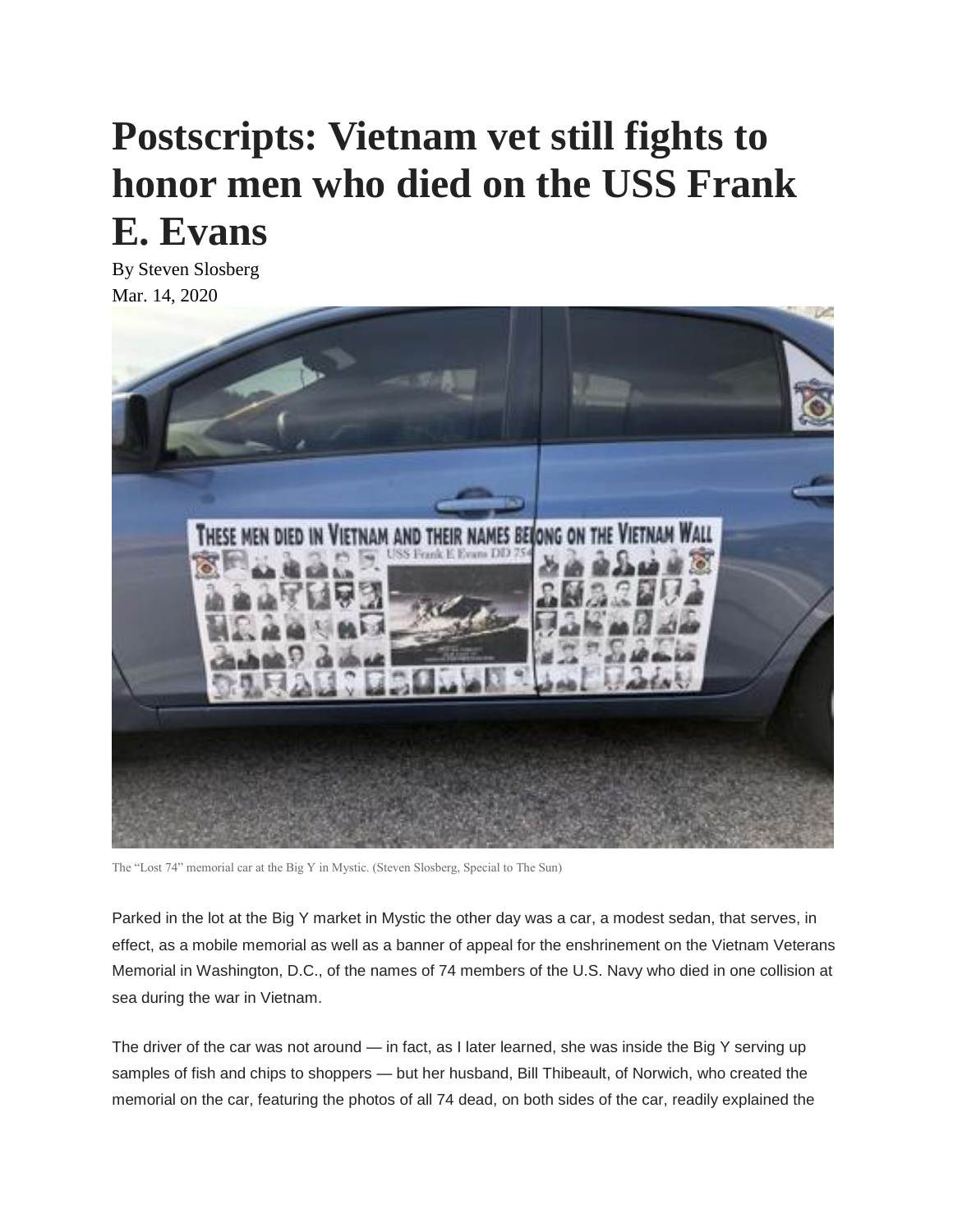history, both past and present. He was one of the sailors who survived the incident in which the officers and crew members were killed.

The USS Frank E. Evans (DD 754), a 376-foot-long destroyer built in 1944 at Staten Island, N.Y., and commissioned toward the end of World War II, was returned to service during Vietnam to provide artillery support for ground troops and to act as an escort for carriers.

As cited by Wikipedia: "According to the U.S. Navy Awards file, Frank E. Evans served in the waters off Vietnam for 12 days from July to September 1965. Evans was again in the vicinity of Vietnam for 61 days from August to November 1966. Evans returned to Vietnam and served there for 66 days from October 1967 to 20 February 1968. During the Tet Offensive, on 3 February 1968, Frank E. Evans provided naval gunfire support to the 101st Airborne Division near Phan Thiet against the 840th VC Battalion. Evans also spent an additional 14 days in 1969 in the Vietnam war zone."

On the morning of June 3, 1969, the Evans, then conducting maneuvers with the Australian aircraft carrier Melbourne and its battle group in the South China Sea, about 650 miles from Manila, mistakenly maneuvered across the bow of the Melbourne, which sliced through the destroyer, sinking half the ship in three minutes and killing 74 of the 273 crew onboard.

There was no warning, no alarm, no time to prepare, said Thibeault, who was then a 19-year-old cook aboard the Evans, working in the galley just forward of where the Melbourne hit. But he was not on kitchen duty at the time. Thibeault was still asleep in a top bunk, and after the collision, landed on the deck and woke up.

"By the time I got up on deck there were helicopters flying around, and the carrier had tied lines to what was left of our ship and was dropping down cargo nets for us to climb aboard," he said in an interview published in 2003. "When I got up on deck I looked back and saw only half our ship was there."

In the decades since, Thibeault, now 70, has joined with other survivors of the collision and members of the USS Frank E. Evans Association to have the names of the "Lost 74" added to the Vietnam Memorial.

Former Congressman Rob Simmons, of Stonington, when he was serving in Washington in the early 2000s, signed on to legislation that would have allowed the names of people killed as a result of the war to be added to the memorial.

There was no question that the Evans was actively involved Vietnam. However, the fact that the Evans was outside what was deemed the war zone when it went down has frustrated the efforts to enshrine the victims. "Really what we're doing here is focusing on the Evans, but we're asking the Secretary of Defense to look at the broader issue of veterans who died in the course of conduct of the war but might